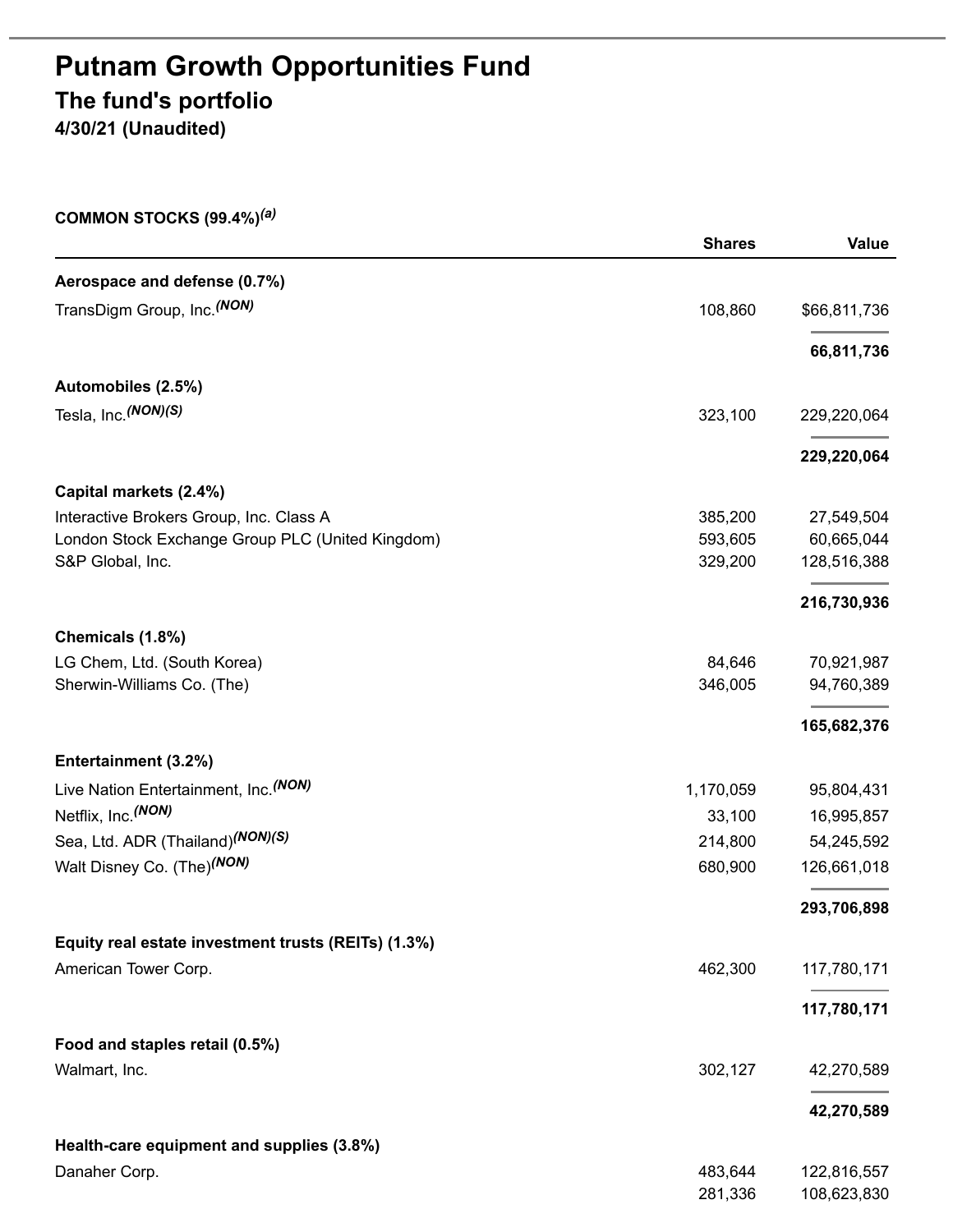| DexCom, Inc. (NON)                                      |                      |                           |
|---------------------------------------------------------|----------------------|---------------------------|
| <b>IDEXX Laboratories, Inc. (NON)</b>                   | 219,890              | 120,717,411               |
|                                                         |                      | 352, 157, 798             |
| Health-care providers and services (2.8%)               |                      |                           |
| UnitedHealth Group, Inc.                                | 638,400              | 254,593,920               |
|                                                         |                      | 254,593,920               |
| Hotels, restaurants, and leisure (3.7%)                 |                      |                           |
| Airbnb, Inc. Class A(NON)(S)                            | 525,722              | 90,797,447                |
| Booking Holdings, Inc. (NON)                            | 31,400               | 77,434,912                |
| Chipotle Mexican Grill, Inc. (NON)                      | 61,800               | 92,207,454                |
| DraftKings, Inc. Class A(NON)(S)                        | 1,327,800            | 75,233,148                |
|                                                         |                      | 335,672,961               |
| Household durables (-%)                                 |                      |                           |
| HC Brillant Services GmbH (acquired 8/2/13, cost \$194) |                      |                           |
| (Private) (Germany) <sup>(NON)</sup> (F)(RES)           | 292                  | 263                       |
|                                                         |                      | 263                       |
| Insurance (0.6%)                                        |                      |                           |
| AIA Group, Ltd. (Hong Kong)                             | 4,043,650            | 51,484,276                |
|                                                         |                      | 51,484,276                |
| Interactive media and services (9.4%)                   |                      |                           |
| Alphabet, Inc. Class C(NON)                             | 209,300              | 504,438,116               |
| Facebook, Inc. Class A(NON)                             | 1,116,203            | 362,855,271               |
|                                                         |                      | 867,293,387               |
| Internet and direct marketing retail (9.2%)             |                      |                           |
| Alibaba Group Holding, Ltd. (China) <sup>(NON)</sup>    | 2,347,900            | 68,009,076                |
| Amazon.com, Inc. <sup>(NON)</sup>                       | 205,477              | 712,475,059               |
| MercadoLibre, Inc. (Argentina) <sup>(NON)</sup>         | 41,500               | 65,195,670                |
|                                                         |                      |                           |
|                                                         |                      | 845,679,805               |
| IT Services (11.2%)                                     |                      |                           |
| Mastercard, Inc. Class A                                | 804,100              | 307,214,446               |
| PayPal Holdings, Inc. (NON)                             | 1,236,984            | 324,448,533               |
| Square, Inc. Class A(NON)<br>Twilio, Inc. Class A(NON)  | 170,400              | 41,717,328                |
| Visa, Inc. Class A                                      | 178,500<br>1,255,400 | 65,652,300<br>293,211,224 |
|                                                         |                      |                           |
|                                                         |                      | 1,032,243,831             |
| Life sciences tools and services (2.0%)                 |                      |                           |
| IQVIA Holdings, Inc. <sup>(NON)</sup>                   | 343,600              | 80,639,484                |
| Lonza Group AG (Switzerland)                            | 164,330              | 104,509,022               |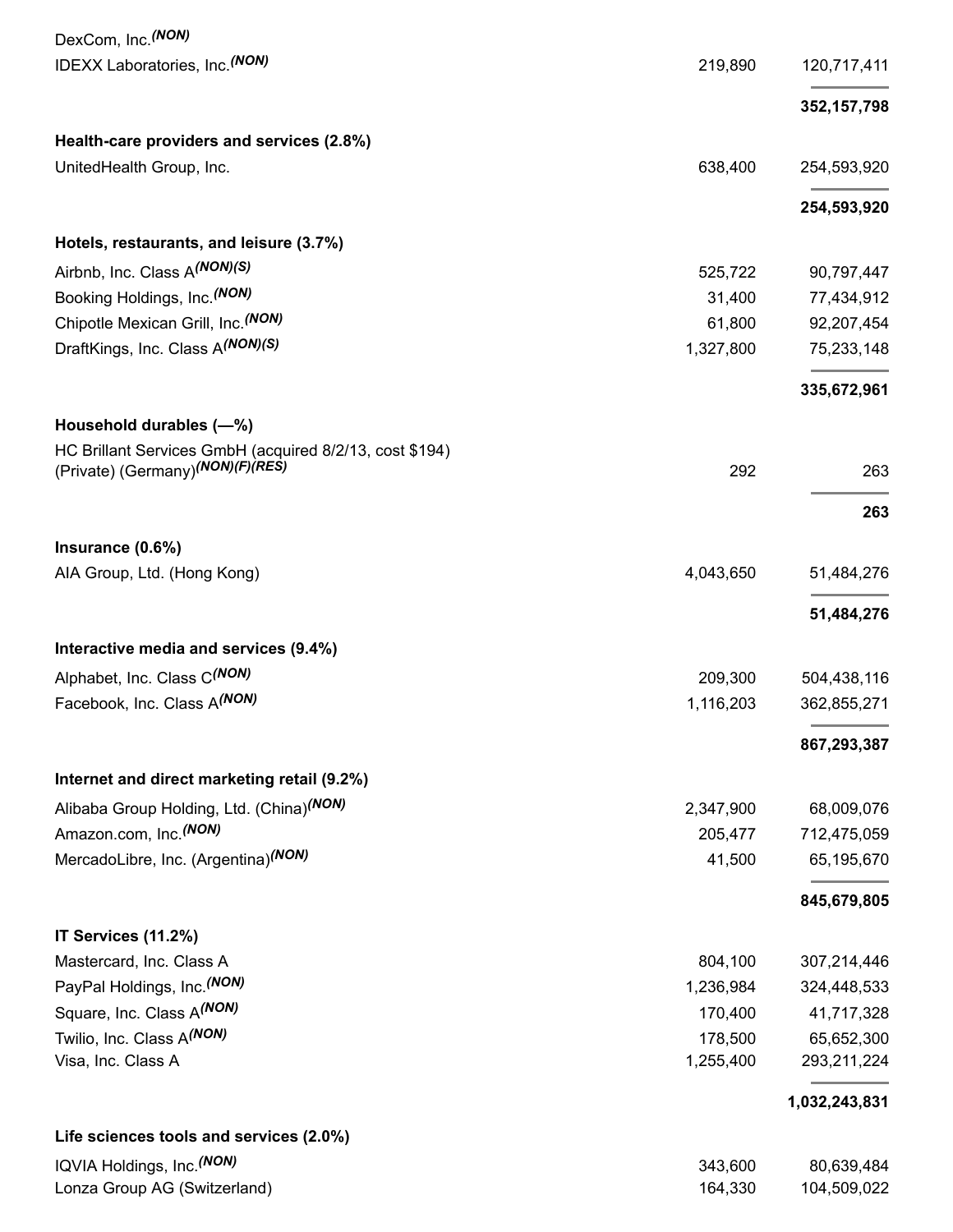|                                                           |                      | 185,148,506               |
|-----------------------------------------------------------|----------------------|---------------------------|
| Machinery (1.0%)                                          |                      |                           |
| Deere & Co.                                               | 257,200              | 95,382,620                |
|                                                           |                      | 95,382,620                |
|                                                           |                      |                           |
| Media (1.1%)                                              |                      |                           |
| Charter Communications, Inc. Class A(NON)(S)              | 144,516              | 97,324,300                |
|                                                           |                      | 97,324,300                |
| Personal products (1.5%)                                  |                      |                           |
| Estee Lauder Cos., Inc. (The) Class A                     | 433,600              | 136,063,680               |
|                                                           |                      |                           |
|                                                           |                      | 136,063,680               |
| Pharmaceuticals (1.4%)                                    |                      |                           |
| Eli Lilly and Co.                                         | 733,900              | 134,134,903               |
|                                                           |                      | 134,134,903               |
|                                                           |                      |                           |
| Professional services (1.2%)                              |                      |                           |
| CoStar Group, Inc. <sup>(NON)</sup>                       | 123,914              | 105,875,839               |
|                                                           |                      | 105,875,839               |
| Road and rail (2.6%)                                      |                      |                           |
|                                                           |                      |                           |
| Uber Technologies, Inc. (NON)<br>Union Pacific Corp.      | 1,634,000<br>677,625 | 89,494,180<br>150,493,736 |
|                                                           |                      |                           |
|                                                           |                      | 239,987,916               |
| Semiconductors and semiconductor equipment (5.2%)         |                      |                           |
| Applied Materials, Inc.                                   | 1,392,000            | 184,732,320               |
| <b>NVIDIA Corp.</b>                                       | 382,300              | 229,525,274               |
| Taiwan Semiconductor Manufacturing Co., Ltd. ADR (Taiwan) | 551,200              | 64,347,088                |
|                                                           |                      | 478,604,682               |
| Software (14.3%)                                          |                      |                           |
| Adobe, Inc. (NON)                                         | 425,836              | 216,469,472               |
| DocuSign, Inc. <sup>(NON)</sup>                           | 381,671              | 85,089,733                |
| Dynatrace, Inc. (NON)                                     | 928,900              | 48,339,956                |
| Microsoft Corp.                                           | 3,360,800            | 847,526,544               |
| ServiceNow, Inc. <sup>(NON)</sup>                         | 225,500              | 114,186,435               |
|                                                           |                      | 1,311,612,140             |
| Specialty retail (3.8%)                                   |                      |                           |
| Home Depot, Inc. (The)                                    | 420,011              | 135,944,960               |
| O'Reilly Automotive, Inc. (NON)                           | 201,200              | 111,239,456               |
| TJX Cos., Inc. (The)                                      | 1,497,800            | 106,343,800               |
|                                                           |                      |                           |

**353,528,216**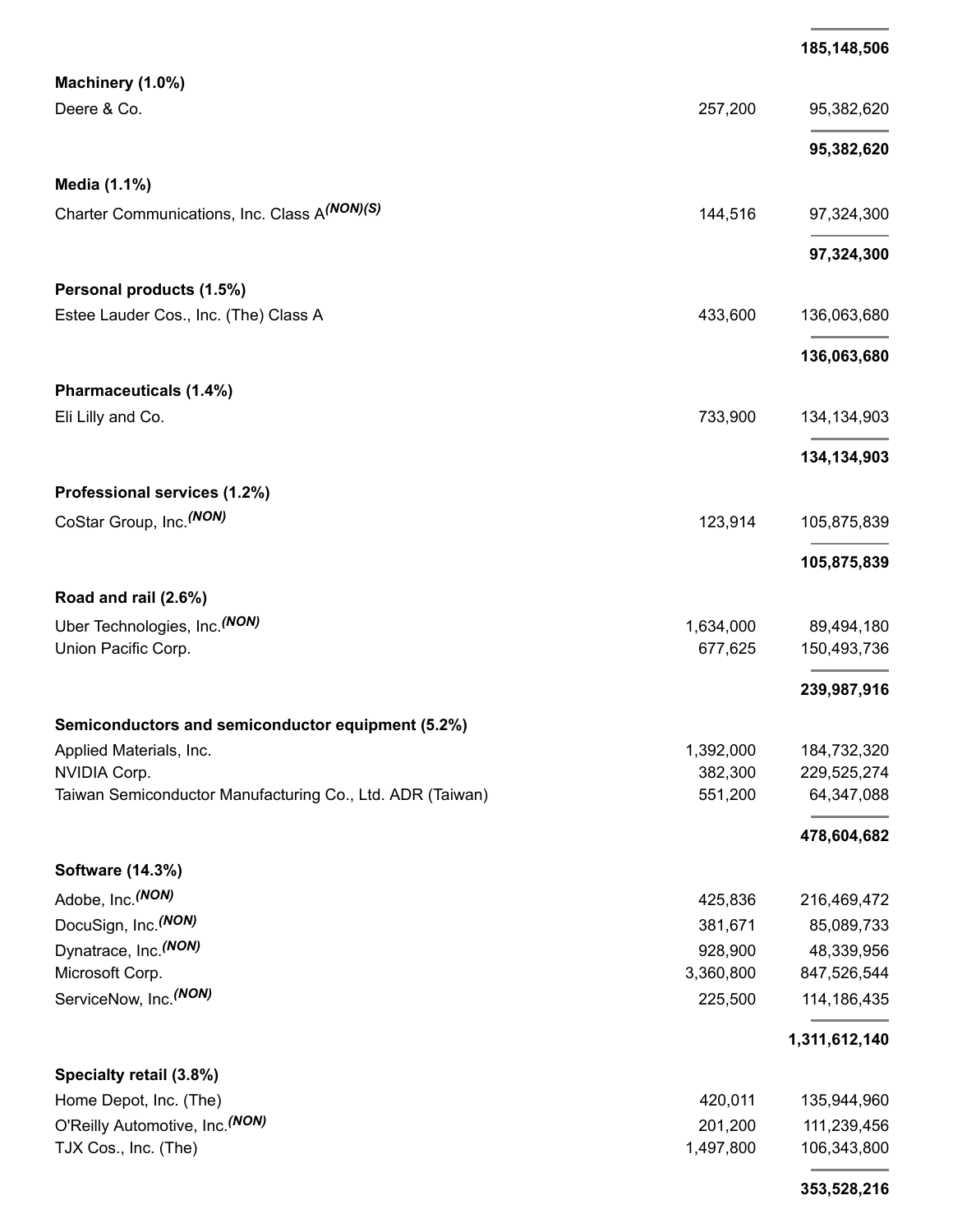| Technology hardware, storage, and peripherals (8.2%) |           |                 |
|------------------------------------------------------|-----------|-----------------|
| Apple, Inc.                                          | 5,760,504 | 757,275,856     |
|                                                      |           | 757,275,856     |
| Textiles, apparel, and luxury goods (3.0%)           |           |                 |
| lululemon athletica, Inc. (Canada) <sup>(NON)</sup>  | 331,900   | 111,276,113     |
| Nike, Inc. Class B                                   | 1,228,428 | 162,914,121     |
|                                                      |           | 274,190,234     |
| Wireless telecommunication services (1.0%)           |           |                 |
| T-Mobile US, Inc. (NON)                              | 695,400   | 91,883,204      |
|                                                      |           | 91,883,204      |
| Total common stocks (cost \$4,638,411,673)           |           | \$9,132,341,107 |
|                                                      |           |                 |

#### **PURCHASED OPTIONS OUTSTANDING (0.2%)** *(a)*

| Counterparty                                            | <b>Expiration</b><br>date/<br>strike | <b>Notional</b><br>amount | <b>Contract</b><br>amount | Value        |
|---------------------------------------------------------|--------------------------------------|---------------------------|---------------------------|--------------|
| Citibank, N.A.<br>S&P 500 Index (Call)                  | Jan-22/4350.00 \$582,533,148         |                           | \$139,323 \$21,167,356    |              |
| Total purchased options outstanding (cost \$11,814,591) |                                      |                           |                           | \$21,167,356 |

**WARRANTS (—%)** *(a)*

|                                                                                             | <b>Expiration</b><br>date | <b>Strike</b> | <b>Price Warrants</b> | Value |
|---------------------------------------------------------------------------------------------|---------------------------|---------------|-----------------------|-------|
| Palisade Bio, Inc. Ser. K (acquired 1/3/14 and 4/20/17, cost \$<br>$\rightarrow$ (NON)(RES) | 1/9/22                    | \$946.40      | 6.349                 |       |
| Total warrants (cost \$-)                                                                   |                           |               |                       | $s-$  |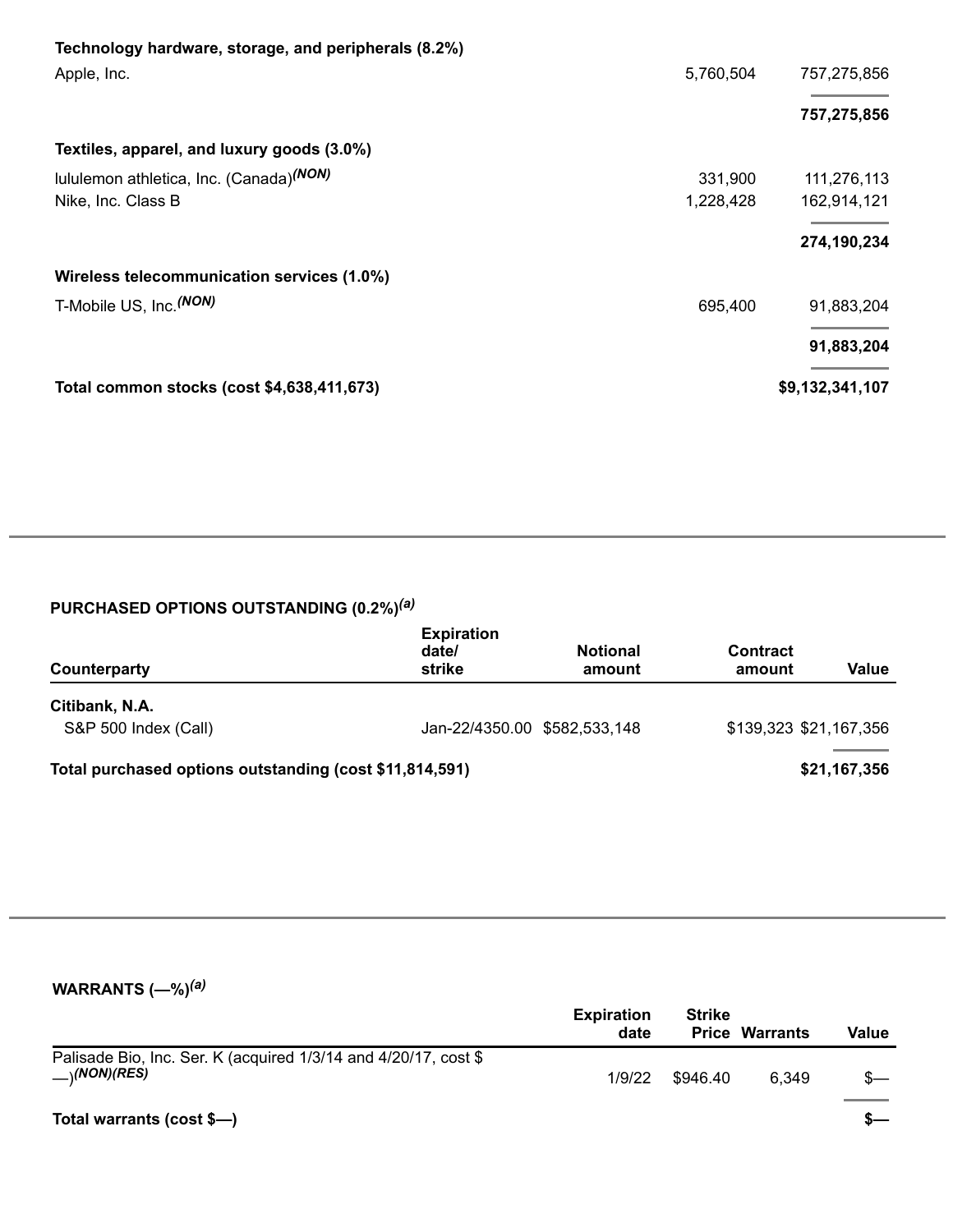#### **SHORT-TERM INVESTMENTS (4.9%)** *(a)*

|                                                                                                                        | <b>Shares</b>   | Value         |
|------------------------------------------------------------------------------------------------------------------------|-----------------|---------------|
| Putnam Cash Collateral Pool, LLC 0.10% (AFF)                                                                           | 385,502,045     | \$385,502,045 |
| Putnam Short Term Investment Fund Class P 0.10% (AFF)<br>State Street Institutional U.S. Government Money Market Fund, | 46, 153, 227    | 46, 153, 227  |
| Premier Class $0.03\%$ <sup>(P)</sup>                                                                                  | 15,920,000      | 15,920,000    |
| Total short-term investments (cost \$447,575,272)                                                                      |                 | \$447,575,272 |
| <b>TOTAL INVESTMENTS</b>                                                                                               |                 |               |
| Total investments (cost \$5,097,801,536)                                                                               | \$9,601,083,735 |               |

#### **WRITTEN OPTIONS OUTSTANDING at 4/30/21 (premiums \$3,692,059) (Unaudited)**

| Counterparty                           | <b>Expiration date/</b><br>strike | <b>Notional</b><br>amount | <b>Contract</b><br>amount | Value       |
|----------------------------------------|-----------------------------------|---------------------------|---------------------------|-------------|
| Citibank, N.A.<br>S&P 500 Index (Call) | Jan-22/4700.00                    | \$582,533,148             | \$139,323                 | \$5,946,716 |
| <b>Total</b>                           |                                   |                           |                           | \$5,946,716 |

### *Key to holding's abbreviations*

ADR American Depository Receipts: represents ownership of foreign securities on deposit with a custodian bank

### **Notes to the fund's portfolio**

Unless noted otherwise, the notes to the fund's portfolio are for the close of the fund's reporting period,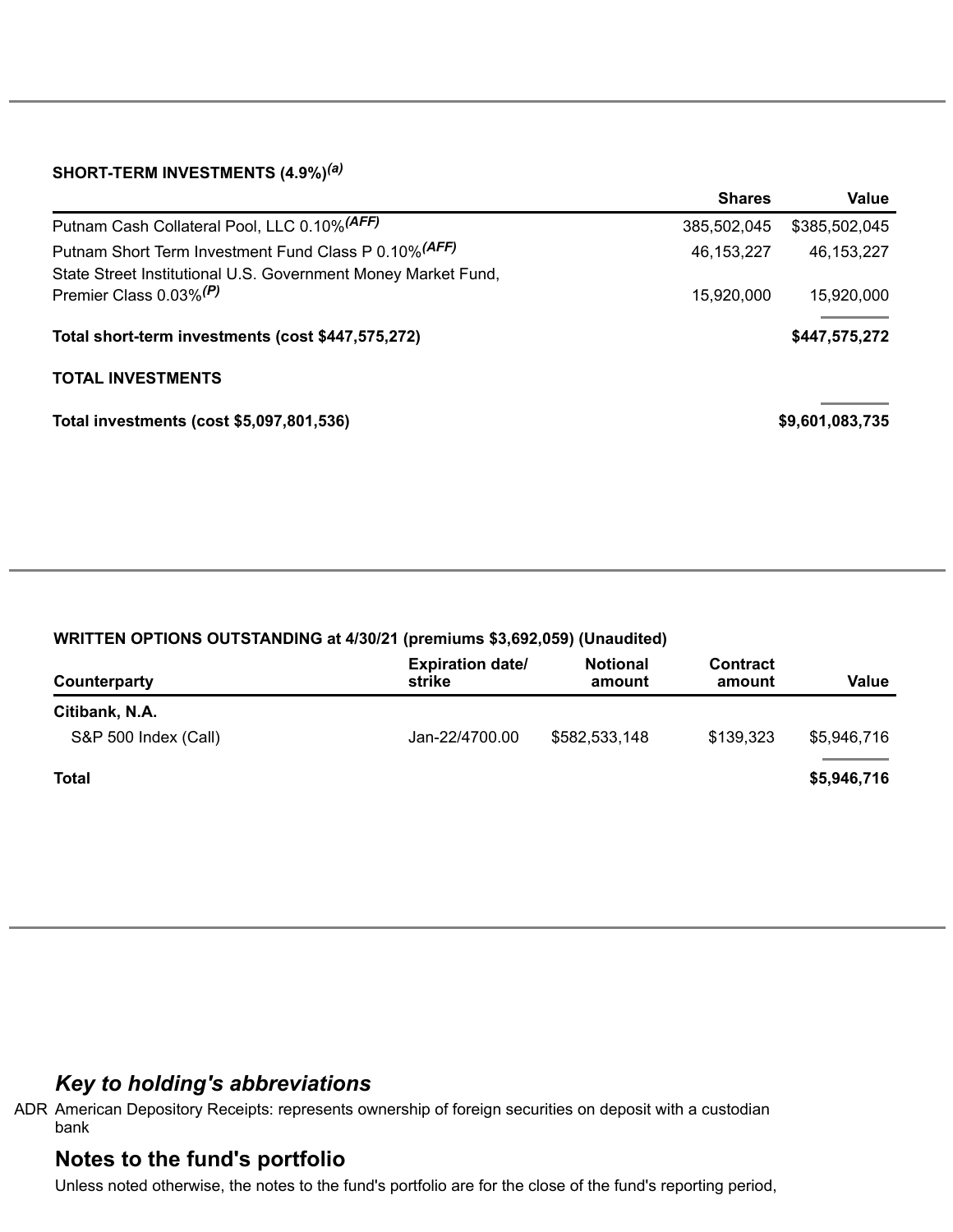which ran from August 1, 2020 through April 30, 2021 (the reporting period). Within the following notes to the portfolio, references to "Putnam Management" represent Putnam Investment Management, LLC, the fund's manager, an indirect wholly-owned subsidiary of Putnam Investments, LLC, references to "ASC 820" represent Accounting Standards Codification 820 *Fair Value Measurements and Disclosures* and references to "OTC", if any, represent over-the-counter.

- *(a)* Percentages indicated are based on net assets of \$9,186,225,208.
- *(NON)* This security is non-income-producing.
- *(RES)* This security is restricted with regard to public resale. The total fair value of this security and any other restricted securities (excluding 144A securities), if any, held at the close of the reporting period was \$263, or less than 0.1% of net assets.
- *(AFF)* Affiliated company. For investments in Putnam Cash Collateral Pool, LLC and Putnam Short Term Investment Fund, the rate quoted in the security description is the annualized 7-day yield of the fund at the close of the reporting period. Transactions during the period with any company which is under common ownership or control were as follows:

| <b>Name of affiliate</b>               | <b>Fair value</b><br>as of<br>7/31/20 | <b>Purchase</b><br>cost                       | Sale<br>proceeds | Investment<br>income | <b>Shares</b><br>outstanding<br>and fair<br>value as of<br>4/30/21 |
|----------------------------------------|---------------------------------------|-----------------------------------------------|------------------|----------------------|--------------------------------------------------------------------|
| <b>Short-term investments</b>          |                                       |                                               |                  |                      |                                                                    |
| Putnam Cash Collateral<br>Pool. LLC*#  |                                       | \$393,564,535 \$2,062,673,109 \$2,070,735,599 |                  |                      | \$328,301 \$385,502,045                                            |
| Putnam Short Term<br>Investment Fund** | 121.307.244                           | 1,316,049,246                                 | 1.391.203.263    | 121.080              | 46, 153, 227                                                       |
|                                        |                                       |                                               |                  |                      |                                                                    |

# **Total Short-term**

**investments \$514,871,779 \$3,378,722,355 \$3,461,938,862 \$449,381 \$431,655,272**

\* No management fees are charged to Putnam Cash Collateral Pool, LLC. There were no realized or unrealized gains or losses during the period.

# The fund may lend securities, through its agent, to qualified borrowers in order to earn additional income. The loans are collateralized by cash in an amount at least equal to the fair value of the securities loaned. The fair value of securities loaned is determined daily and any additional required collateral is allocated to the fund on the next business day. The remaining maturities of the securities lending transactions are considered overnight and continuous. The risk of borrower default will be borne by the fund's agent; the fund will bear the risk of loss with respect to the investment of the cash collateral. The fund received cash collateral of \$385,502,045, which is invested in Putnam Cash Collateral Pool, LLC, a limited liability company managed by an affiliate of Putnam Management. Investments in Putnam Cash Collateral Pool, LLC are valued at its closing net asset value each business day. There are no management fees charged to Putnam Cash Collateral Pool, LLC. The rate quoted in the security description is the annualized 7-day yield at the close of the reporting period. At the close of the reporting period, the value of securities loaned amounted to \$383,453,555.

\*\* Management fees charged to Putnam Short Term Investment Fund have been waived by Putnam Management. There were no realized or unrealized gains or losses during the period.

- *(F)* This security is valued by Putnam Management at fair value following procedures approved by the Trustees. Securities are classified as Level 3 for ASC 820 based on the securities' valuation inputs.
- *(P)* This security was pledged, or purchased with cash that was pledged, to the fund for collateral on certain derivative contracts. The rate quoted in the security description is the annualized 7-day yield of the fund at the close of the reporting period.
- *(S)* This security is on loan, in part or in entirety, at the close of the reporting period. At the close of the reporting period, the fund maintained liquid assets totaling \$2,254,657 to cover certain derivative contracts.

**Security valuation:** Portfolio securities and other investments are valued using policies and procedures adopted by the Board of Trustees. The Trustees have formed a Pricing Committee to oversee the implementation of these procedures and have delegated responsibility for valuing the fund's assets in accordance with these procedures to Putnam Management. Putnam Management has established an internal Valuation Committee that is responsible for making fair value determinations, evaluating the effectiveness of the pricing policies of the fund and reporting to the Pricing Committee.

Investments for which market quotations are readily available are valued at the last reported sales price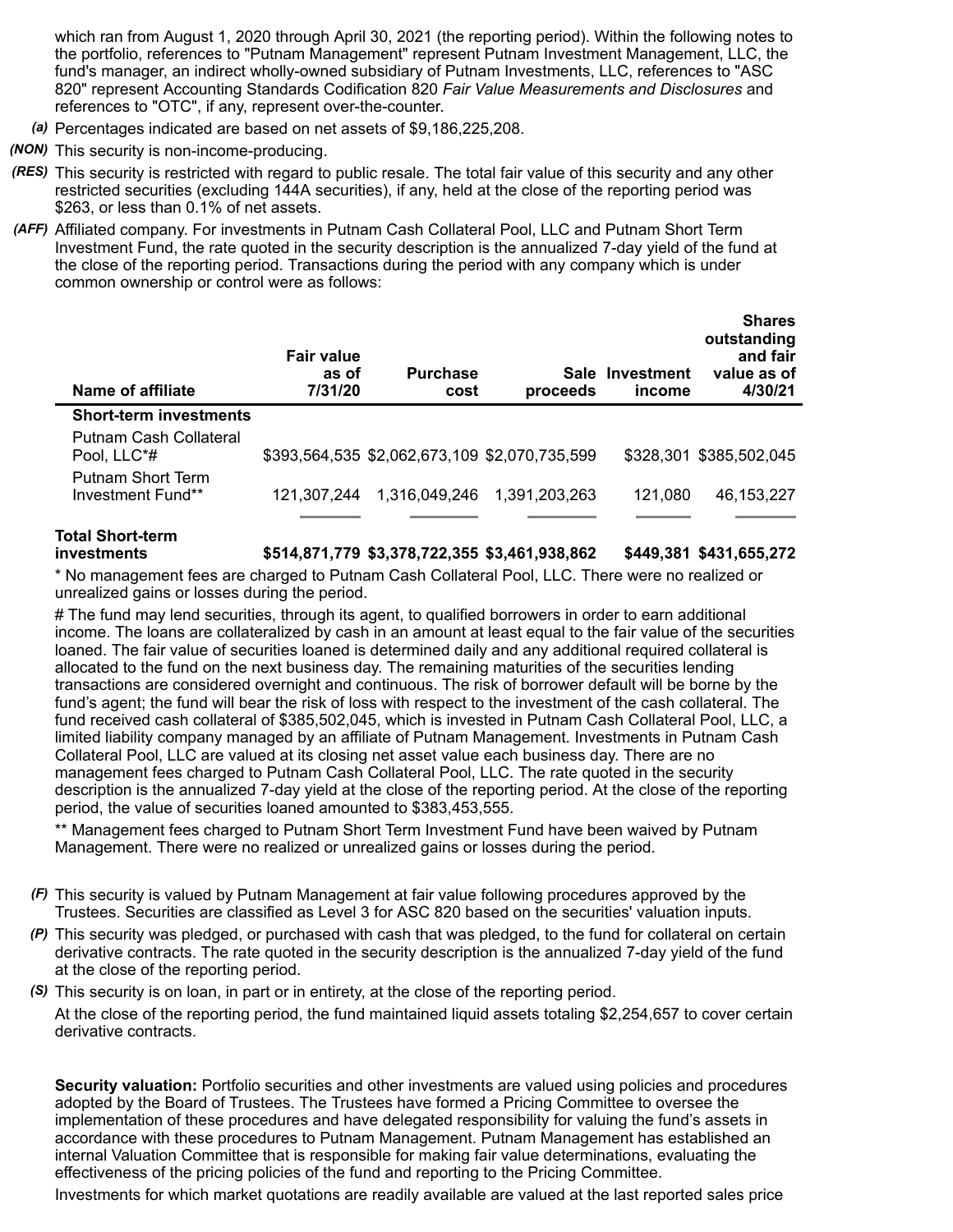on their principal exchange, or official closing price for certain markets, and are classified as Level 1 securities under ASC 820. If no sales are reported, as in the case of some securities that are traded OTC, a security is valued at its last reported bid price and is generally categorized as a Level 2 security.

Investments in open-end investment companies (excluding exchange-traded funds), if any, which can be classified as Level 1 or Level 2 securities, are valued based on their net asset value. The net asset value of such investment companies equals the total value of their assets less their liabilities and divided by the number of their outstanding shares.

Many securities markets and exchanges outside the U.S. close prior to the scheduled close of the New York Stock Exchange and therefore the closing prices for securities in such markets or on such exchanges may not fully reflect events that occur after such close but before the scheduled close of the New York Stock Exchange. Accordingly, on certain days, the fund will fair value certain foreign equity securities taking into account multiple factors including movements in the U.S. securities markets, currency valuations and comparisons to the valuation of American Depository Receipts, exchange-traded funds and futures contracts. The foreign equity securities, which would generally be classified as Level 1 securities, will be transferred to Level 2 of the fair value hierarchy when they are valued at fair value. The number of days on which fair value prices will be used will depend on market activity and it is possible that fair value prices will be used by the fund to a significant extent. Securities quoted in foreign currencies, if any, are translated into U.S. dollars at the current exchange rate. Short-term securities with remaining maturities of 60 days or less are valued using an independent pricing service approved by the Trustees, and are classified as Level 2 securities.

To the extent a pricing service or dealer is unable to value a security or provides a valuation that Putnam Management does not believe accurately reflects the security's fair value, the security will be valued at fair value by Putnam Management in accordance with policies and procedures approved by the Trustees. Certain investments, including certain restricted and illiquid securities and derivatives, are also valued at fair value following procedures approved by the Trustees. These valuations consider such factors as significant market or specific security events such as interest rate or credit quality changes, various relationships with other securities, discount rates, U.S. Treasury, U.S. swap and credit yields, index levels, convexity exposures, recovery rates, sales and other multiples and resale restrictions. These securities are classified as Level 2 or as Level 3 depending on the priority of the significant inputs.

To assess the continuing appropriateness of fair valuations, the Valuation Committee reviews and affirms the reasonableness of such valuations on a regular basis after considering all relevant information that is reasonably available. Such valuations and procedures are reviewed periodically by the Trustees. The fair value of securities is generally determined as the amount that the fund could reasonably expect to realize from an orderly disposition of such securities over a reasonable period of time. By its nature, a fair value price is a good faith estimate of the value of a security in a current sale and does not reflect an actual market price, which may be different by a material amount.

**Options contracts:** The fund used options contracts to gain exposure to securities.

The potential risk to the fund is that the change in value of options contracts may not correspond to the change in value of the hedged instruments. In addition, losses may arise from changes in the value of the underlying instruments if there is an illiquid secondary market for the contracts, if interest or exchange rates move unexpectedly or if the counterparty to the contract is unable to perform. Realized gains and losses on purchased options are included in realized gains and losses on investment securities. If a written call option is exercised, the premium originally received is recorded as an addition to sales proceeds. If a written put option is exercised, the premium originally received is recorded as a reduction to the cost of investments.

Exchange-traded options are valued at the last sale price or, if no sales are reported, the last bid price for purchased options and the last ask price for written options. OTC traded options are valued using prices supplied by dealers.

Options on swaps are similar to options on securities except that the premium paid or received is to buy or grant the right to enter into a previously agreed upon interest rate or credit default contract. Forward premium swap options contracts include premiums that have extended settlement dates. The delayed settlement of the premiums is factored into the daily valuation of the option contracts. In the case of interest rate cap and floor contracts, in return for a premium, ongoing payments between two parties are based on interest rates exceeding a specified rate, in the case of a cap contract, or falling below a specified rate in the case of a floor contract.

For the fund's average contract amount on options contracts, see the appropriate table at the end of these footnotes.

**Master agreements:** The fund is a party to ISDA (International Swaps and Derivatives Association, Inc.) Master Agreements (Master Agreements) with certain counterparties that govern OTC derivative and foreign exchange contracts entered into from time to time. The Master Agreements may contain provisions regarding, among other things, the parties' general obligations, representations, agreements, collateral requirements, events of default and early termination. With respect to certain counterparties, in accordance with the terms of the Master Agreements, collateral posted to the fund is held in a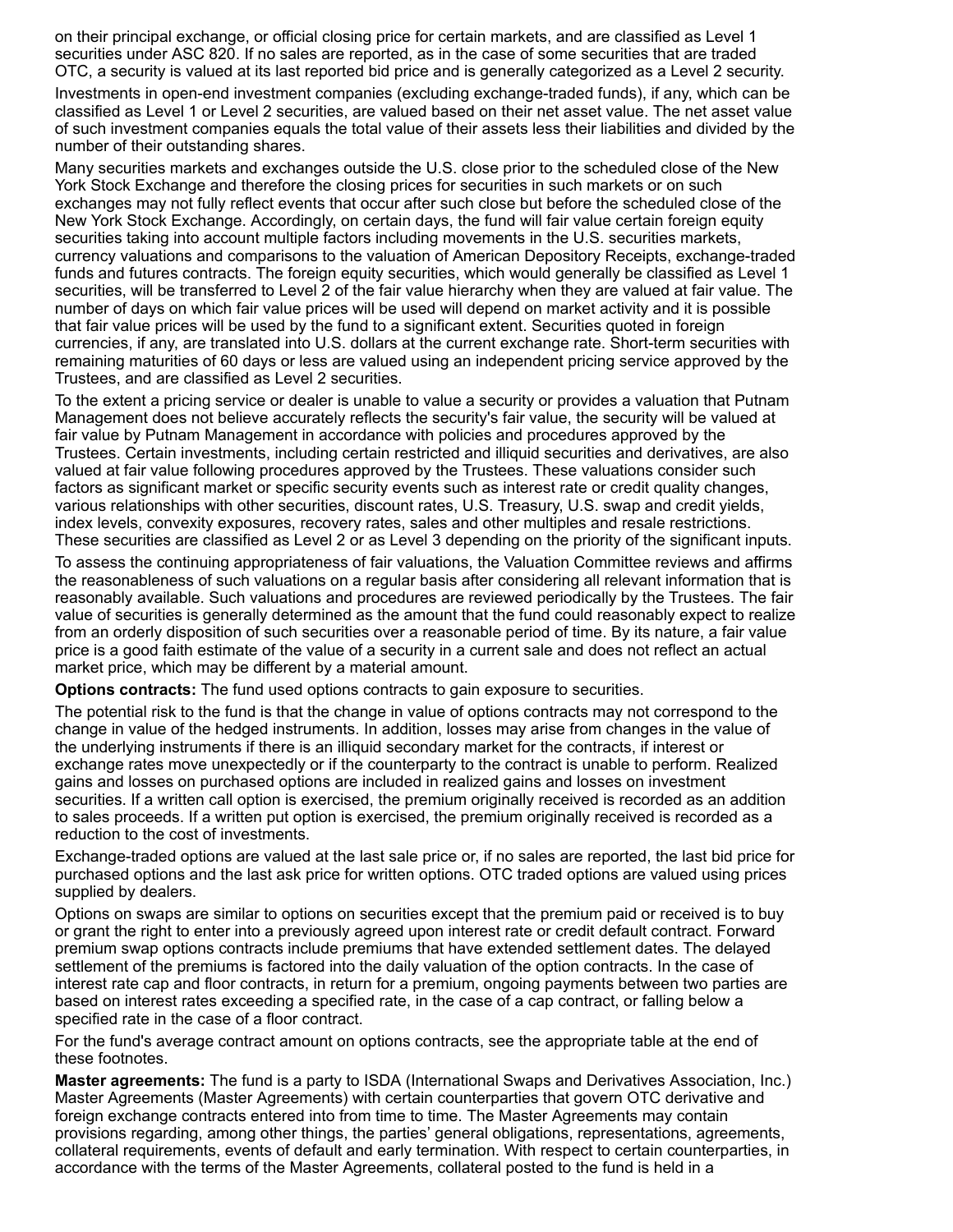segregated account by the fund's custodian and, with respect to those amounts which can be sold or repledged, is presented in the fund's portfolio.

Collateral pledged by the fund is segregated by the fund's custodian and identified in the fund's portfolio. Collateral can be in the form of cash or debt securities issued by the U.S. Government or related agencies or other securities as agreed to by the fund and the applicable counterparty. Collateral requirements are determined based on the fund's net position with each counterparty.

Termination events applicable to the fund may occur upon a decline in the fund's net assets below a specified threshold over a certain period of time. Termination events applicable to counterparties may occur upon a decline in the counterparty's long-term and short-term credit ratings below a specified level. In each case, upon occurrence, the other party may elect to terminate early and cause settlement of all derivative and foreign exchange contracts outstanding, including the payment of any losses and costs resulting from such early termination, as reasonably determined by the terminating party. Any decision by one or more of the fund's counterparties to elect early termination could impact the fund's future derivative activity.

At the close of the reporting period, the fund did not have a net liability position on open derivative contracts subject to the Master Agreements.

ASC 820 establishes a three-level hierarchy for disclosure of fair value measurements. The valuation hierarchy is based upon the transparency of inputs to the valuation of the fund's investments. The three levels are defined as follows:

**Level 1:** Valuations based on quoted prices for identical securities in active markets.

**Level 2:** Valuations based on quoted prices in markets that are not active or for which all significant inputs are observable, either directly or indirectly.

**Level 3:** Valuations based on inputs that are unobservable and significant to the fair value measurement.

The following is a summary of the inputs used to value the fund's net assets as of the close of the reporting period:

| Level 1<br>\$1,350,207,789 | Level 2                                                                                                                                                                    | Level 3 |
|----------------------------|----------------------------------------------------------------------------------------------------------------------------------------------------------------------------|---------|
|                            |                                                                                                                                                                            |         |
|                            |                                                                                                                                                                            |         |
|                            | \$—                                                                                                                                                                        | \$—     |
|                            |                                                                                                                                                                            | 263     |
|                            |                                                                                                                                                                            |         |
|                            |                                                                                                                                                                            |         |
|                            |                                                                                                                                                                            |         |
|                            |                                                                                                                                                                            |         |
|                            |                                                                                                                                                                            |         |
|                            |                                                                                                                                                                            |         |
|                            |                                                                                                                                                                            |         |
|                            |                                                                                                                                                                            | 263     |
|                            | 21,167,356                                                                                                                                                                 |         |
|                            |                                                                                                                                                                            |         |
|                            | 431,655,272                                                                                                                                                                |         |
|                            | \$452,822,628                                                                                                                                                              | \$263   |
|                            | 2,038,291,280<br>178,334,269<br>268,215,212<br>926,035,127<br>508,058,111<br>3,579,736,509<br>165,682,376<br>117,780,171<br>9,132,340,844<br>15,920,000<br>\$9,148,260,844 |         |

|                                     |         | <b>Valuation inputs</b> |         |
|-------------------------------------|---------|-------------------------|---------|
| <b>Other financial instruments:</b> | Level 1 | Level 2                 | Level 3 |